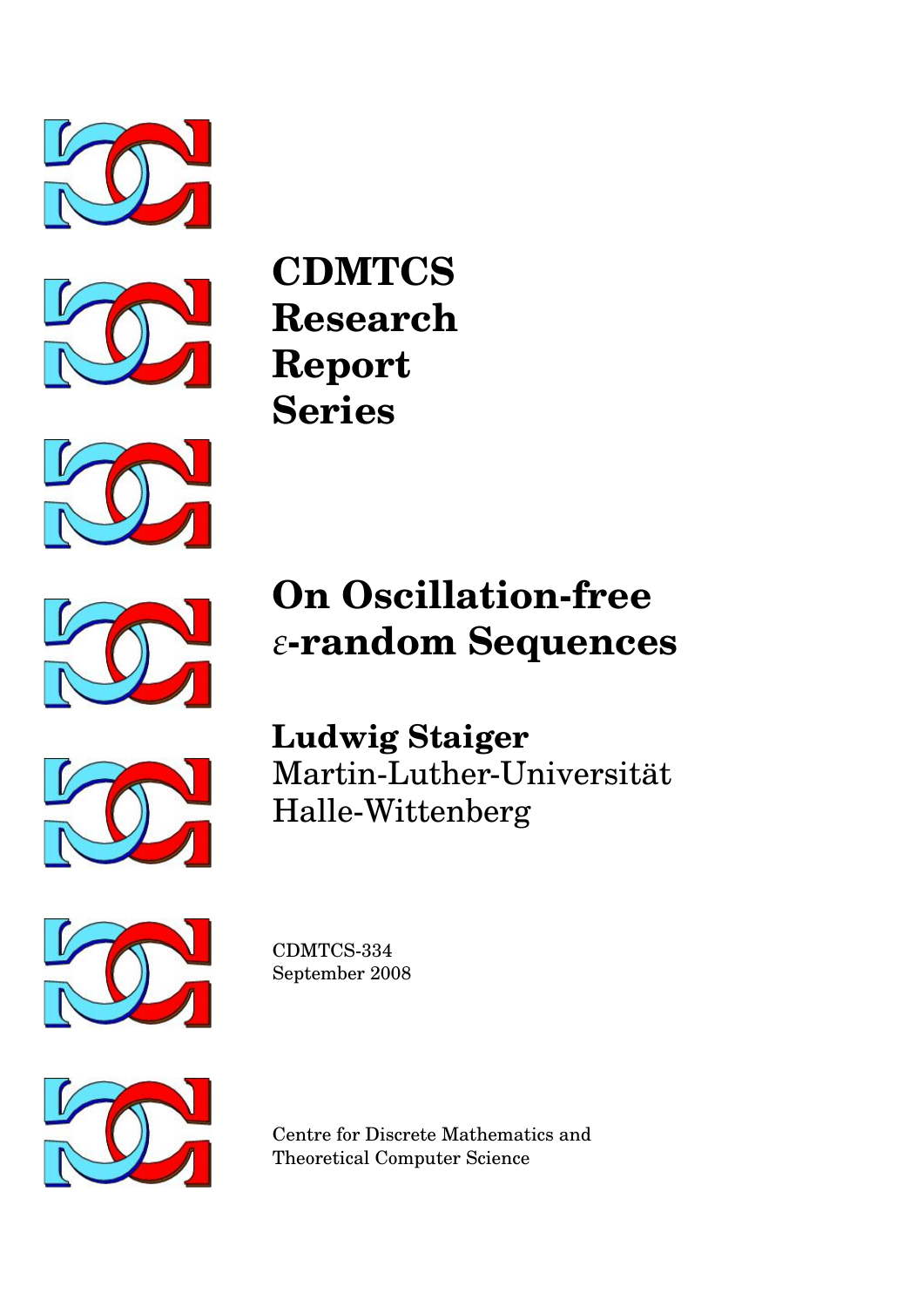# **On Oscillation-free** *ε***-random Sequences**<sup>∗</sup>

*Ludwig Staiger*†

Martin-Luther-Universität Halle-Wittenberg Institut für Informatik von-Seckendorff-Platz 1, D–06099 Halle (Saale), Germany

#### **Abstract**

In this paper we discuss three notions of partial randomness or *ε*-randomness. *ε*-randomness should display all features of randomness in a scaled down manner. However, as Reimann and Stephan [\[15\]](#page-15-0) proved, Tadaki [\[22\]](#page-15-1) and Calude et al. [\[3\]](#page-14-0) proposed at least three different concepts of partial randomness.

We show that all of them satisfy the natural requirement that any *ε*-non-null set contains an *ε*-random infinite word. This allows us to focus our investigations on the strongest one which is based on a priori complexity.

We investigate this concept of partial randomness and show that it allows—similar to the random infinite words—oscillationfree (w.r.t. to a priori complexity) *ε*-random infinite words if only *ε* is a computable number. The proof uses the dilution principle.

Alternatively, for certain sets of infinite words (*ω*-languages) we show that their most complex infinite words are oscillation-free *ε*-random. Here the parameter *ε* is also computable and depends on the set chosen.

<sup>∗</sup>The results of this paper were presented at the "Fifth International Conference on Computability and Complexity in Analysis'', August 21 - 24, 2008, Hagen, Germany †email: **staiger@informatik.uni-halle.de**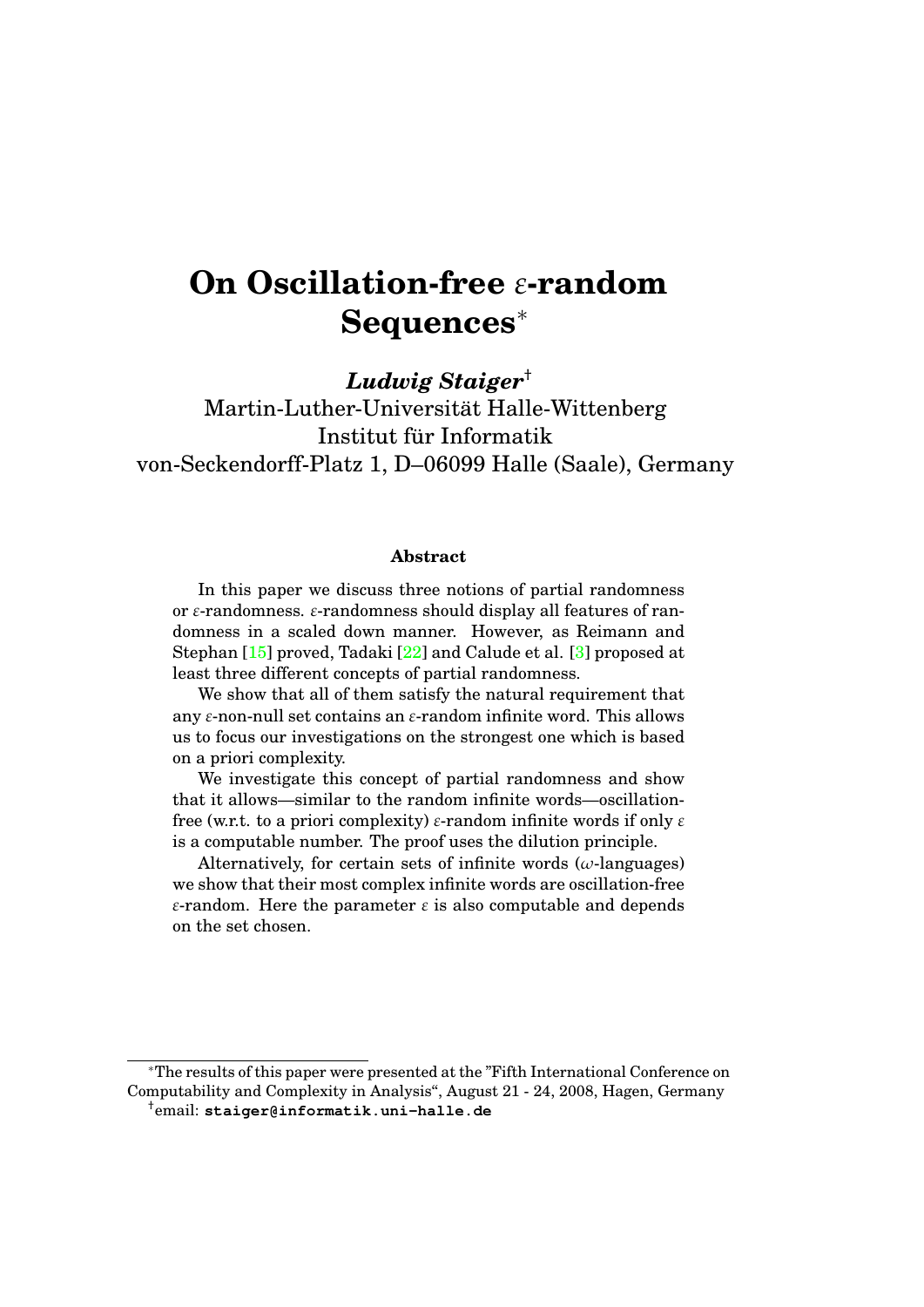# **Contents**

|  | 1 Introduction                                         |     |
|--|--------------------------------------------------------|-----|
|  | 2 Notation and Preliminaries                           |     |
|  | 2.1 Randomness and Kolmogorov complexity               | - 5 |
|  |                                                        |     |
|  | Oscillation-free $\varepsilon$ -random $\omega$ -words |     |
|  | 3.1 A generalised dilution principle                   | - 9 |
|  | 3.2 Maximally complex $\omega$ -words 11               |     |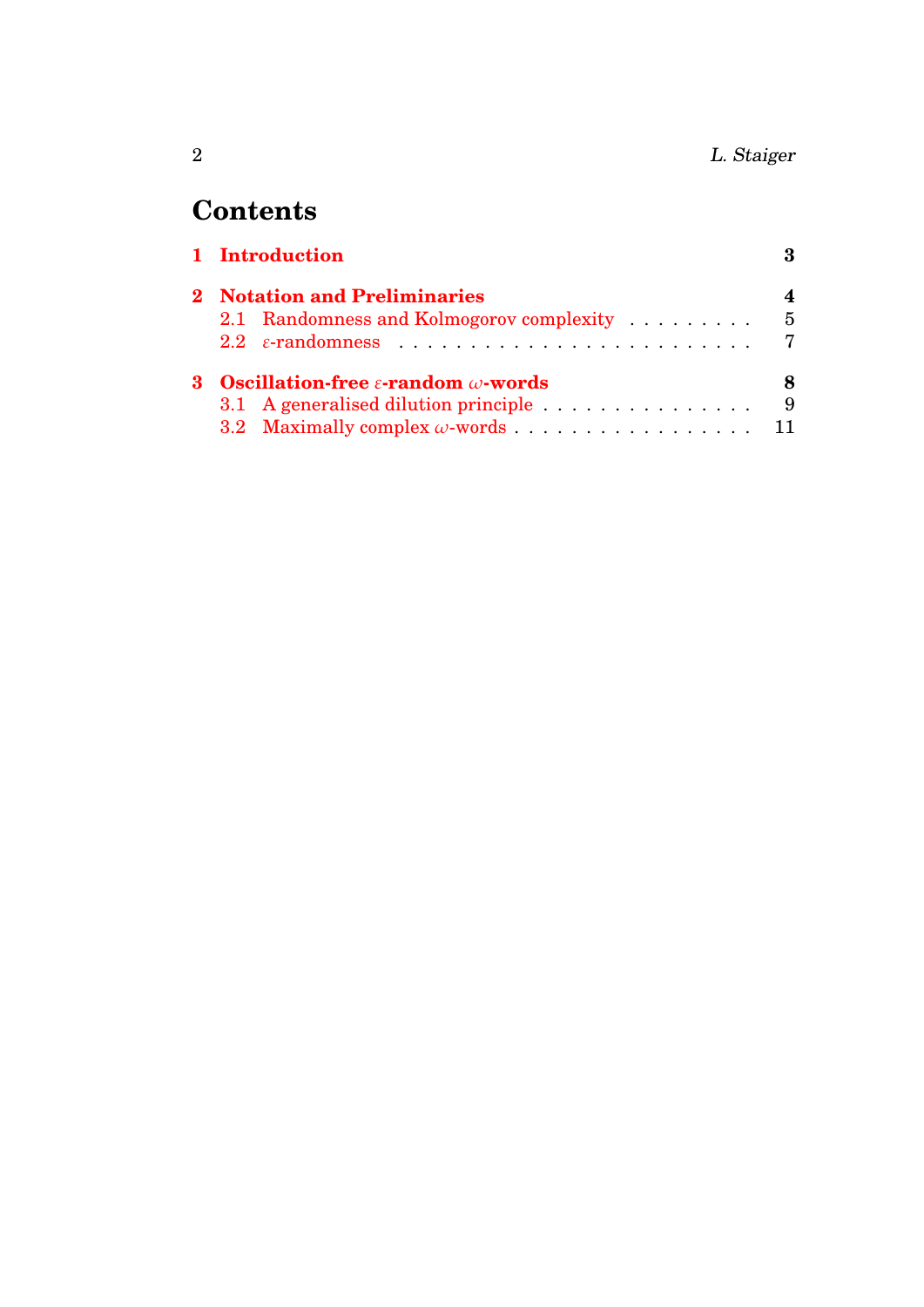# <span id="page-3-0"></span>**1 Introduction**

Partial randomness was investigated in the papers by Tadaki [\[22\]](#page-15-1) and Calude et al.  $[3]$ . It is a linear generalisation of Marin-Löf's concept of random sequences [\[13\]](#page-14-1). The concept of partial randomness tries to specify sequences as random to some degree  $\varepsilon$ ,  $0 < \varepsilon \leq 1$ , where the case  $\varepsilon = 1$  coincides with Martin-Löf randomness. In [[22\]](#page-15-1) and [\[3\]](#page-14-0) several different generalisations of the concepts for random sequences were given. It turned out that some of them are equivalent, and there remained three approaches which were shown to be inequivalent recently by Reimann and Stephan [\[15\]](#page-15-0).

To define random sequences (infinite words) Martin-Löf introduced the concept of sequential test and declared an infinite word as random if it withstands all sequential tests. It became clear soon that random infinite words are those which do not allow an unbounded increase of capital in a fair coin-tossing game when using semi-computable gambling strategies (see  $[16]$ ). Schnorr  $[16]$  combined martingales (the capital functions in the game) with order functions to relativise the degree of randomness and in Section 17 of this book he considered martingales combined with exponential order functions, an idea which came up later in [\[19\]](#page-15-3) and in a somewhat disguised form as *s*-gales in Lutz's papers [\[11,](#page-14-2) [12\]](#page-14-3).

A different characterisation of Martin-Löf random sequences using the concept of Kolmogorov complexity was obtained by Levin, Schnorr and Chaitin. They used variants of Kolmogorov complexity. For a detailed description of the variants of Kolmogorov complexity see [\[24\]](#page-15-4) and [\[10,](#page-14-4) Section 4.5.5]. Notably simple characterisations were obtained using prefix complexity (KP), monotone complexity (Km) and a priori complexity  $(KA)$ .<sup>[1](#page-3-1)</sup>

A simple idea what could be an example of a binary  $\frac{1}{2}$ -random infinite word is the following. Take  $\zeta = x_1 x_2 \cdots x_i \cdots$  to be a (1-)random infinite word and dilute it by inserting zeros at every other position to obtain  $\xi' = x_1 0 x_2 0 \cdots x_i 0 \cdots$ . This idea, of dilution was already used by Daley [\[5\]](#page-14-5) to 'construct' infinite words having a Kolmogorov complexity function of a certain behaviour and appeared later in [\[18,](#page-15-5) [12,](#page-14-3) [3\]](#page-14-0) to describe infinite words with large complexity oscillations.

As one observes easily the Kolmogorov complexity of the *n*-length prefix of a diluted word  $\xi'$  is about the complexity of the  $\varepsilon \cdot n$ -length

<span id="page-3-1"></span><sup>&</sup>lt;sup>1</sup>We follow here, except for the monotone complexity, the notation of  $[24]$  who use KP, KM, and KA, whereas Li and Vitányi [[10\]](#page-14-4) use K, Km and KM, respectively.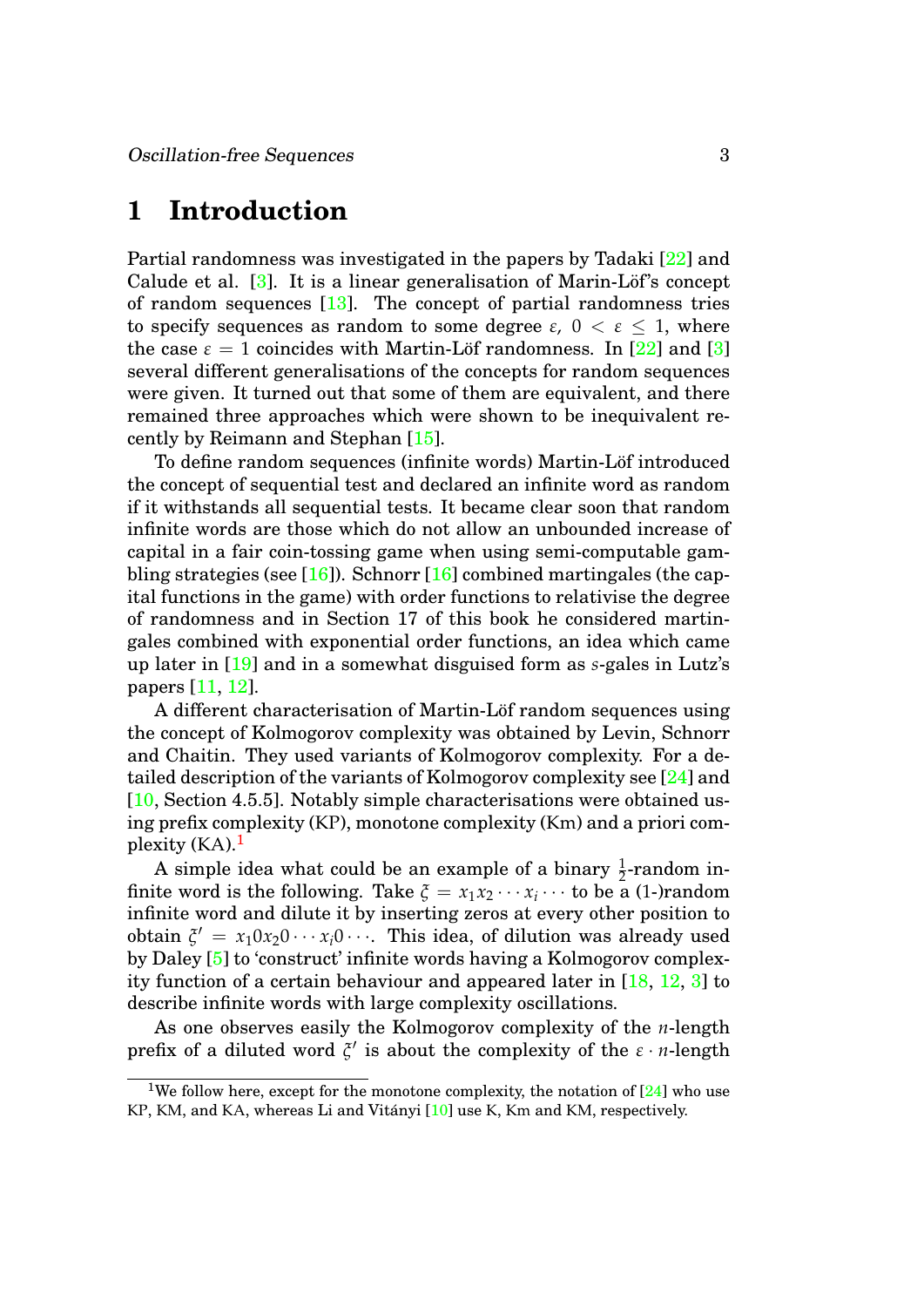prefix of the original word  $\zeta$  where  $\varepsilon$  is the dilution coefficient (e.g.  $\varepsilon = \frac{1}{2}$  in the above example). This was a motivation to consider the relative Kolmogorov complexity of an infinite word as the the limit of the quotient of the complexity of the *n*-length prefix and the length *n* (see  $[1, 17, 18]$  $[1, 17, 18]$  $[1, 17, 18]$  $[1, 17, 18]$  $[1, 17, 18]$ ). Later it was discovered that the existence of Levin's universal semi-computable semi-measure [\[25\]](#page-15-7) proves that this idea of relative Kolmogorov complexity coincides with Lutz's [\[12\]](#page-14-3) constructive dimension (see  $[20]$  and the remark on p. 223 of  $[19]$ ).

In our discussion on *ε*-randomness we will not pursue all lines indicated above but focus on Martin-Löf tests and prefix and a priori Kolmogorov complexities. Observe that universal semi-computable semimeasures and universal semi-computable martingales are in one-toone correspondence and give rise to the definition of a priori complexity (see Section [2.1\)](#page-5-0).

We first show that partial randomness based on on Martin-Löf tests and prefix and a priori Kolmogorov complexities all satisfy the natural requirement that non-null sets w.r.t. a related measure always contain partial random infinite words. Having shown that all these concepts are in some sense natural we focus on the strongest one, the one based on strong Martin-Löf tests or as shown in  $[3]$  $[3]$ , equivalently, on a priory complexity.

For a priori complexity (1-)random infinite words show an oscillationfree behaviour (cf. [\[23\]](#page-15-9)). This need not be true for *ε*-random infinite words (cf.  $[12, 3]$  $[12, 3]$  $[12, 3]$ ). We investigate whether one can prove oscillationfreeness for partial random infinite words, too. We present proofs that, though non-1-random infinite words may display large complexity oscillations, *ε*-random infinite words having oscillation-free behaviour exist for all computable  $\varepsilon > 0$ .

We give two methods of 'construction' (or presentation) of such infinite words. The first is by dilution of 1-random infinite words, and the second by 'choosing' most complex infinite words in suitably defined sets of infinite words.

### <span id="page-4-0"></span>**2 Notation and Preliminaries**

In this section we introduce the notation used throughout the paper. By  $\mathbb{N} = \{0, 1, 2, \ldots\}$  we denote the set of natural numbers and by Q the set of rational numbers. Let *X* be an alphabet of cardinality  $|X| = r \ge 2$ . By *X* <sup>∗</sup> we denote the set of finite words on *X*, including the *empty word e*, and  $X^\omega$  is the set of infinite strings ( $\omega$ -words) over *X*. Subsets of  $X^*$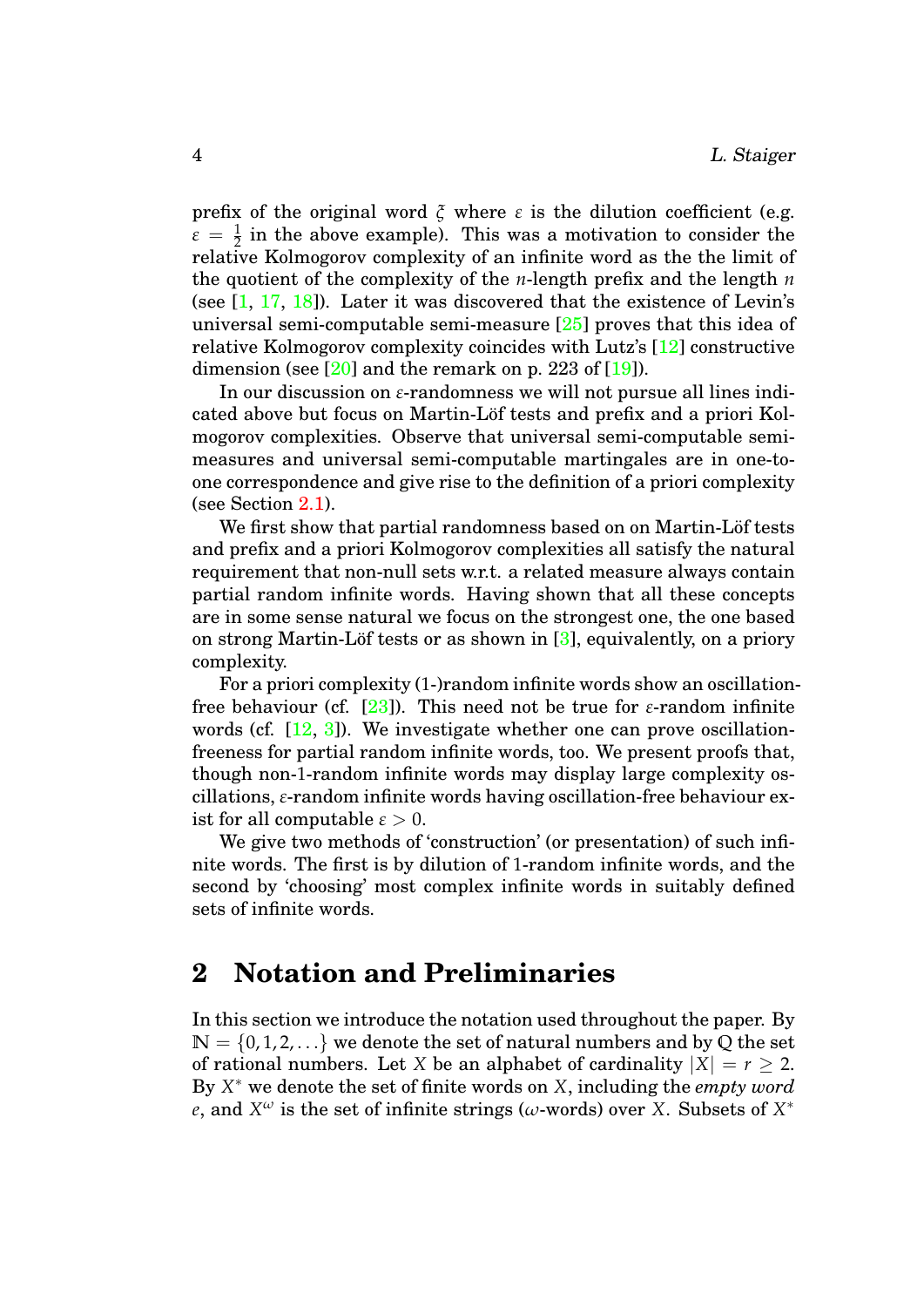will be referred to as *languages* and subsets of  $X^\omega$  as  $\omega$ *-languages*.

For  $w \in X^*$  and  $\eta \in X^* \cup X^{\omega}$  let  $w \cdot \eta$  be their *concatenation*. This concatenation product extends in an obvious way to subsets  $W \subseteq X^*$  $\mathbf{A} \subseteq X^* \cup \overline{X}^\omega.$  For a language  $W$  let  $W^* := \bigcup_{i \in \mathbb{N}} W^i,$  and by  $W^\omega := \mathbb{N}$  $\{w_1 \cdots w_i \cdots : w_i \in W \setminus \{e\}\}\$  we denote the set of infinite strings formed by concatenating words in *W*. Furthermore |*w*| is the *length* of the word  $w \in X^*$  and  $\text{pref}(B)$  is the set of all finite prefixes of strings in  $B\subseteq X^*\cup X^\omega.$  We shall abbreviate  $w\in\textbf{pref}(\eta)~(\eta\in X^*\cup X^\omega)$  by  $w\sqsubseteq\eta,$ and  $\eta$ [0..*n*] is the *n*-length prefix of  $\eta$  provided  $|\eta| \geq n$ . A language  $W \subseteq X^*$  is referred to as *prefix-free* provided  $w \sqsubseteq v$  and  $w, v \in W$  imply  $w = v$ .

We denote by  $B/w := \{ \eta : w \cdot \eta \in B \}$  the *left derivative* of the set  $B \subseteq X^* \cup X^\omega$ . A language  $W \subseteq X^*$  is *regular* provided its set of left derivatives  $\{W/w : w \in X^*\}$  is finite. In the sequel we assume the reader to be familiar with basic facts of language theory. As usual, the class of recursively enumerable languages is denoted by  $\Sigma_1$ , the class containing their complements by  $\Pi_1$ . Thus,  $\Sigma_1 \cap \Pi_1$  is the class of recursive languages.

We consider the set  $X^{\omega}$  as a metric space (Cantor space)  $(X^{\omega}, \varrho)$ of all  $\omega$ -words over the alphabet *X* where the metric  $\rho$  is defined as follows.

$$
\varrho(\xi,\eta):=\inf\{r^{-|w|}:w\sqsubset \xi\wedge w\sqsubset \eta\}.
$$

This space is a compact, and  $C(F) := \{ \xi : \textbf{pref}(\xi) \subseteq \textbf{pref}(F) \}$  turns out to be the *closure* of the set *F* (smallest closed subset containing *F*) in  $(X^{\omega}, \varrho).$ 

#### <span id="page-5-0"></span>**2.1 Randomness and Kolmogorov complexity**

A semi-measure on  $X^\omega$  is defined by a function (called semi-measure on  $X^*$ )  $\nu: X^* \to [0, \infty)$  having the following property:

$$
\nu(e) > 0 \text{ and } \nu(w) \ge \sum_{x \in X} \nu(wx) \text{ for all } w \in X^* \,.
$$
 (1)

This defines via  $M_\nu(w\cdot X^\omega)$  a pre-measure  $M_\nu$  on the balls  $w\cdot X^\omega$  which can be extended to all Borel subsets of *X ω* (cf. [\[6\]](#page-14-6)). The usual Lebesgue  $\text{measure on } X^\omega \text{ is obtained via the (semi-)measure } \mu(w) := r^{-|w|}.$ 

Recall further that a function  $f: X^* \to (-\infty, \infty)$  is called *left computable* if the set of lower bounds  $\{(w,q) : q \in \mathbb{Q} \land q < f(w)\} \in \Sigma_1$ . Levin proved in  $[25]$  that there is a universal left computable semimeasure **M**, that is, for every left computable semi-measure  $\nu$  there is a constant  $c_v$  such that  $\forall w (w \in X^* \to \nu(w) \leq c_v \cdot M(w)).$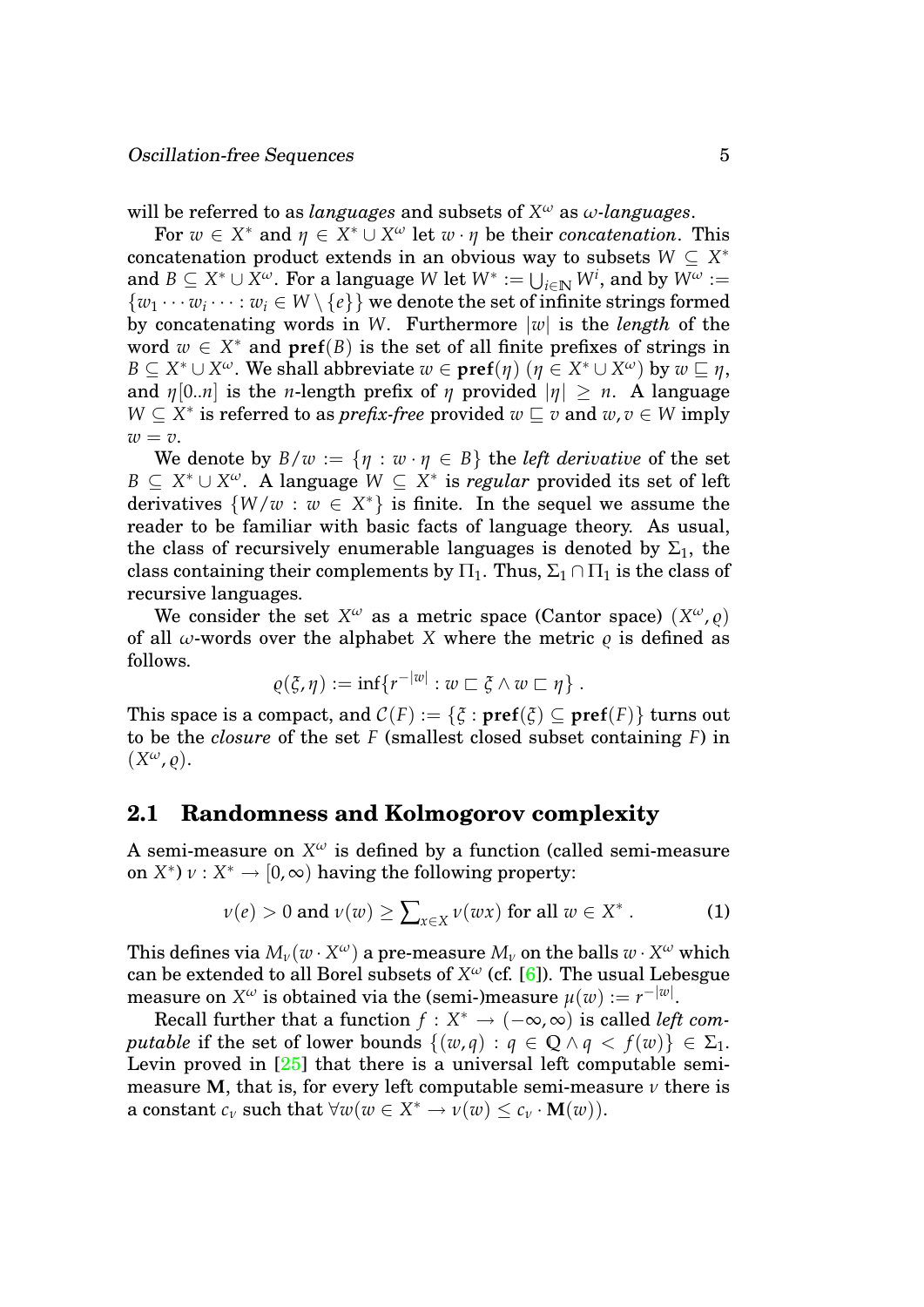We briefly recall the concept of Kolmogorov complexity of finite words. For a more comprehensive introduction see the textbooks [\[2\]](#page-14-7) and [\[10\]](#page-14-4). To this end let  $\varphi: X^* \to X^*$  be a partial-recursive function. The complexity of a word  $w \in X^*$  with respect to  $\varphi$  is defined as

$$
K_{\varphi}(w) := \inf\{|\pi| : \pi \in X^* \wedge \varphi(\pi) = w\}.
$$
 (2)

It is well known that there is an optimal partial-recursive function  $\mathfrak{U}$ :  $X^* \to X^*$ , that is, a function satisfying that for every partial-recursive function *ϕ*

$$
\exists c_{\varphi} \forall w (w \in X^* \to K_{\mathfrak{U}}(w) \le K_{\varphi}(w) + c_{\varphi}) \tag{3}
$$

If one considers only partial-recursive functions  $\varphi$  with prefix-free domain  $dom(\varphi) \subseteq X^*$  we obtain in the same way an optimal partialrecursive function U*p*.

**Proposition 2.1** *There is a partial recursive function*  $\mathfrak{U}_p$  :  $X^* \to X^*$ *with prefix-free domain dom* $(\mathfrak{U}_p)$  *such that for every partial-recursive functions*  $\varphi$  *with prefix-free domain dom*( $\varphi$ ) *there is a constant*  $c_{\varphi}$  *such that*

<span id="page-6-0"></span>
$$
\forall w(w \in X^* \to K_{\mathfrak{U}_p}(w) \leq K_{\varphi}(w) + c_{\varphi}).
$$

Following [\[10\]](#page-14-4) the complexity  $KP := K_{\mathfrak{U}_p}$  will be called *prefix complexity*.

From Levin's universal left computable semi-measure one derives the *a priori* complexity  $KA(w) := -\log_{|X|} M(w)$  (cf. [\[10,](#page-14-4) [23,](#page-15-9) [24,](#page-15-4) [20\]](#page-15-8)).

Finally, we recall the concept of Martin-Löf-tests.

**Definition 2.2** A recursively enumerable set  $\mathfrak{V} \subseteq X^* \times \mathbb{N}$  is referred to as a *sequential Martin-Löf-test* provided  $V_{i+1} \cdot X^{\omega} \subseteq V_i \cdot X^{\omega}$ , where *V*<sub>*i*</sub> := {*v* : (*v*, *i*)  $\in \mathfrak{V}$ }, and  $M_{\mu}(V_i \cdot X^{\omega}) < 2^{-i}$ .

An *ω*-word is called *Martin-L¨of-random* (*ML-random*) provided  $\zeta \notin \bigcap V_i \cdot X^\omega$  for all sequential Martin-Löf-tests.  $i \in \mathbb{N}$ 

Then the following equivalences are known (see e.g.  $[2, 10]$  $[2, 10]$  $[2, 10]$  and  $[23]$ ).

**Theorem 2.3** Let  $\xi \in X^{\omega}$ . Then the following conditions are equiva*lent.*

- 1. *ξ is Martin-Löf-random.*
- *2.* KP( $\xi$ [0..*n*])  $\geq_{\text{ae}} n O(1)$ ,
- 3.  $\lim_{n \to \infty} \text{KP}(\xi[0..n]) n = \infty$ , and
- *4.* KA( $\xi$ [0..*n*])  $\geq_{\text{ae}} n O(1)$ .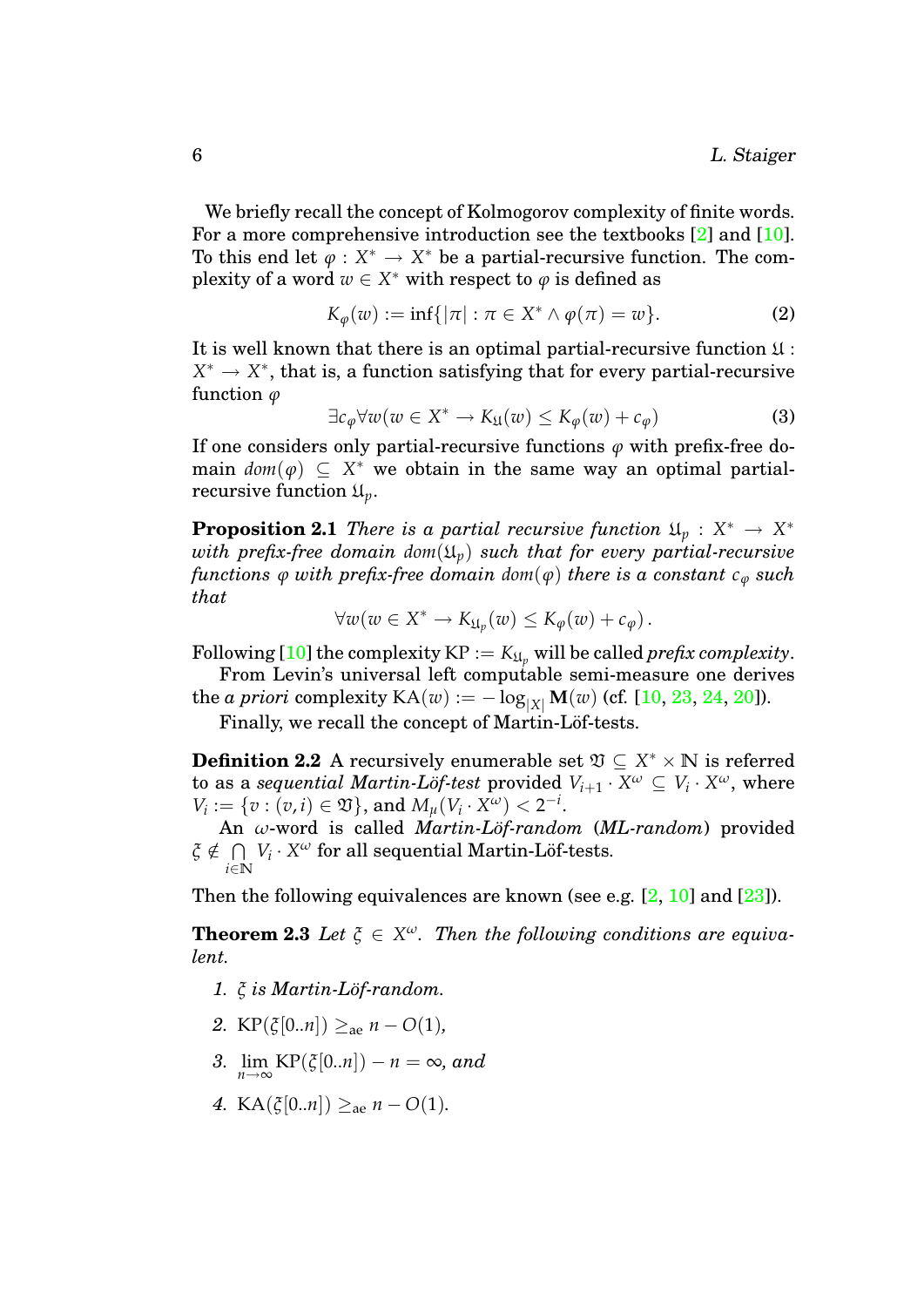#### <span id="page-7-0"></span>**2.2** *ε***-randomness**

In this part we briefly summarise the results of  $[22]$  and  $[3]$  on *ε*-randomness and Reimann's and Stephan's hierarchy result [\[15\]](#page-15-0). First we relativise the concept of Martin-Löf test in two ways.

**Definition 2.4** A recursively enumerable set  $\mathfrak{V} \subseteq X^* \times \mathbb{N}$  is referred to as an *Martin-L¨of-ε-test* provided

- 1.  $V_{i+1} \cdot X^{\omega} \subseteq V_i \cdot X^{\omega}$ , and
- $2. \ \forall i(\mu^{(\varepsilon)}(V_i) := \Sigma)$ *v*∈*V<sup>i</sup>*  $r^{-\varepsilon \cdot |v|} < r^{-i}$ ).

A set  $\mathfrak{V} \subseteq X^* \times \mathbb{N}$  is called a *strong Martin-Löf-* $\varepsilon$ *-test* if it satisfies 1. and

 $2'. \ \forall i \ \forall C \big(C \subseteq V_i \land C \text{ is prefix-free } \rightarrow \mu^{(\varepsilon)}(C) < r^{-i}\big).$ 

 $\forall \forall \theta \text{ call } \xi \in X^\omega \text{ (strongly) } Martin\text{-}L\ddot{o}f\text{-}\varepsilon\text{-}random \text{ if and only if } \xi \notin \ \cap$ *i*∈**N**  $V_i$ .

*X<sup>ω</sup>* for all (strong) Martin-Löf-ε-tests.

In fact, every Martin-Löf-ε-test is a strong Martin-Löf-ε-test, the attribute strong refers to the fact (supported by Theorem [2.8](#page-7-1) below) that not every ML-*ε*-random *ω*-word is also strongly ML-*ε*-random. The following equivalences between Martin-Löf-ε-tests and Kolmogorov complexity are known.

**Lemma 2.5** ( $[22]$ ) *Let*  $0 < \varepsilon < 1$  *be computable. Then an ω-word*  $\xi \in$ *X*<sup>ω</sup> *is*  $ML$ -*ε*-random if and only if KP( $\zeta$ [0..*n*]) ≥<sub>ae</sub>  $\varepsilon \cdot n$  − *O*(1)*.* 

**Lemma 2.6** ([\[3\]](#page-14-0)) Let  $0 < \varepsilon \leq 1$  be computable. Then an  $\omega$ -word  $\xi \in X^\omega$ *is strongly ML-ε-random if and only if*  $KA(\xi[0..n]) \geq_{ae} \varepsilon \cdot n - O(1)$ *.* 

Another possibility is to generalise condition 3 of Theorem [2.3.](#page-6-0)

 $\textbf{Definition 2.7} \left( \textbf{[22]}\right) \text{ An }\omega\text{-word } \xi \ \in\ X^\omega \text{ is referred to as \textit{strongly}}$  $\textbf{Definition 2.7} \left( \textbf{[22]}\right) \text{ An }\omega\text{-word } \xi \ \in\ X^\omega \text{ is referred to as \textit{strongly}}$  $\textbf{Definition 2.7} \left( \textbf{[22]}\right) \text{ An }\omega\text{-word } \xi \ \in\ X^\omega \text{ is referred to as \textit{strongly}}$  $\mathcal{C}$ *haitin-ε-random* provided  $\lim_{n\to\infty}$  KP( $\zeta$ [0..*n*]) − ε ⋅ *n* = ∞.

<span id="page-7-1"></span>The hierarchy of these notions was finally established in the paper by Reimann and Stephan..

**Theorem 2.8 ([\[15\]](#page-15-0))** *Let*  $0 < \varepsilon < 1$  *be a rational number. Then every ML-ε-random ω-word is strongly Chaitin-ε-random, and every strongly Chaitin-ε-random ω-word is strongly ML-ε-random, and none of these implications can be reversed.*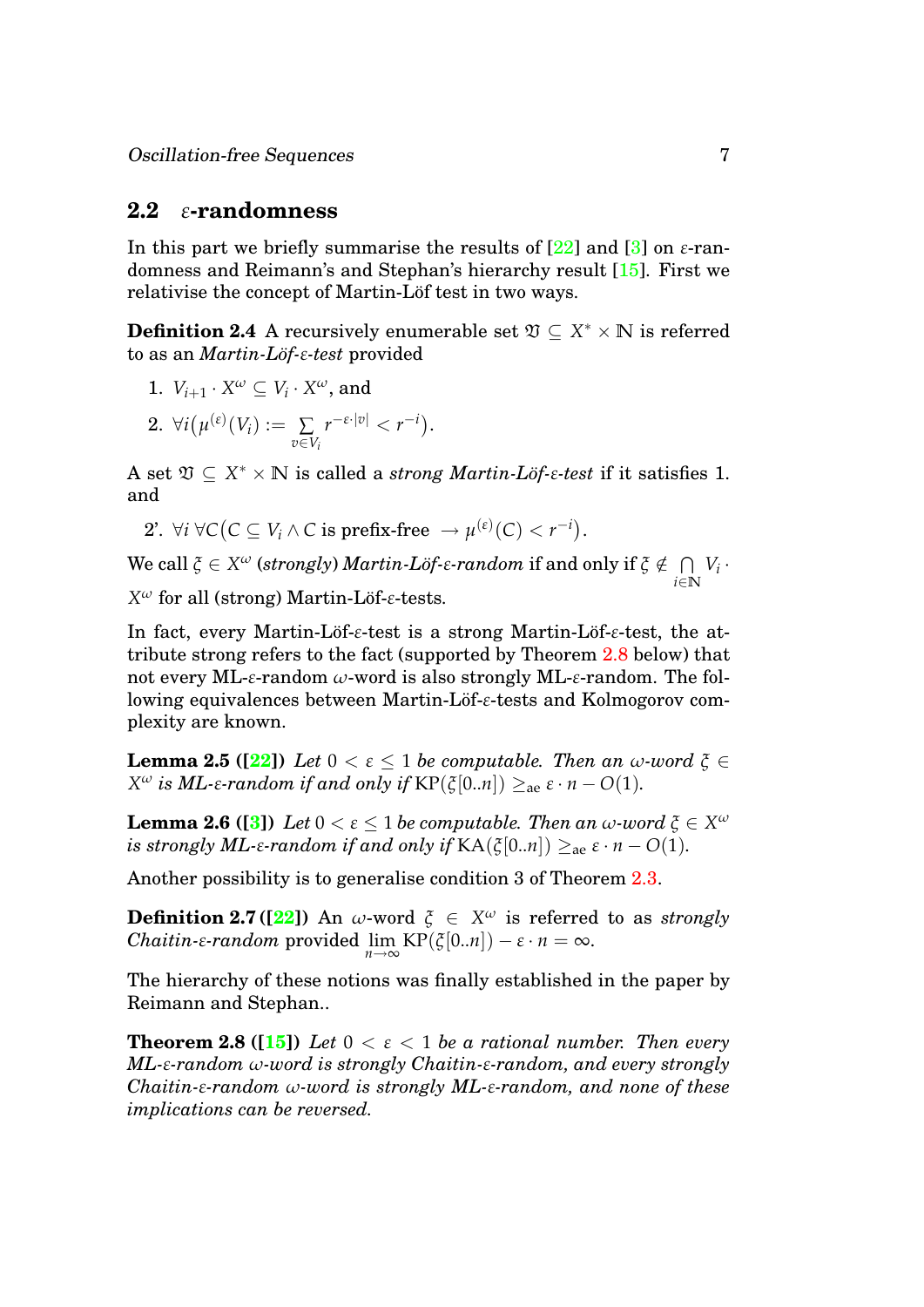Here the question arises which one of the concepts of *ε*-randomness is a natural generalisation of (1-)randomness. For 1-randomness it is known that every Lebesgue non-null set  $F \subseteq X^\omega$  contains a random  $\omega$ word. A similar condition for  $\varepsilon < 1$  can be formulated using Hausdorff dimension and measure.

We recall the definition of the Hausdorff measure and Hausdorff dimension of a subset of  $(X^{\omega}, \varrho)$  (see e.g. [\[6,](#page-14-6) [7\]](#page-14-8)). In the setting of lan-guages this can be read as follows (see e.g. [\[18\]](#page-15-5)). For  $F \subseteq X^\omega$  and  $0 \leq \gamma \leq 1$  the equation

$$
\mathbb{L}_{\gamma}(F) := \lim_{l \to \infty} \inf \left\{ \sum_{w \in W} r^{-\gamma \cdot |w|} : F \subseteq W \cdot X^{\omega} \wedge \forall w (w \in W \to |w| \ge l) \right\} \tag{4}
$$

defines the *γ-dimensional metric outer measure* on *X ω*. The measure **L***<sup>γ</sup>* satisfies the following.

**Corollary 2.9** *If*  $\mathbb{L}_{\gamma}(F) < \infty$  *then*  $\mathbb{L}_{\gamma+\delta}(F) = 0$  *for all*  $\delta > 0$ *.* 

Then the *Hausdorff dimension* of *F* is defined as

$$
\dim F := \sup\{\gamma : \gamma = 0 \vee \mathbb{L}_{\gamma}(F) = \infty\} = \inf\{\gamma : \mathbb{L}_{\gamma}(F) = 0\}.
$$

<span id="page-8-1"></span>**Theorem 2.10** ([\[14\]](#page-14-9)) Let  $F \subseteq X^\omega$  and  $\mathbb{L}_{\varepsilon}(F) > 0$ . Then for every con*stant*  $c > -\log_{|X|} L_{\varepsilon}(F)$  *there is a*  $\xi \in F$  *such that*  $KA(\xi[0..n]) \geq \varepsilon \cdot n - c$ *.* 

This theorem proves that, for computable  $\varepsilon$ , every  $\mathbb{L}_{\varepsilon}$ -non-null set contains a strongly ML-*ε*-random *ω*-word.

A similar theorem proving that, for computable *ε*, every **L***ε*-non-null set contains a strongly Chaitin-*ε*-random *ω*-word can be found in [\[3,](#page-14-0) Corollary 5.6].

### <span id="page-8-0"></span>**3 Oscillation-free** *ε***-random** *ω***-words**

Random *ω*-words *ξ* satisfy, except for the lower bounds mentioned in Theorem [2.3](#page-6-0) also the upper bounds  $KP(\xi[0..n]) \leq n + KP(\iota(n)) + O(1)$ , where  $\iota(n)$  is the *n*th word in a recursive enumeration of  $X^*$ , and KA( $\zeta[0..n]$ )  $\leq n + O(1)$  (see [\[2,](#page-14-7) [10,](#page-14-4) [23\]](#page-15-9)). For  $\omega$ -words of lower complexity low upper bounds on the complexity need not be true. As it was mentioned in the introduction, there are *ω*-words having large complexity oscillations.

Tadaki showed that there are strongly Chaitin-*ε*-random *ω*-words *ξ* having  $\kappa(\xi) := \limsup_{n \to \infty} \frac{\text{KP}(\xi[0..n])}{n} \leq \varepsilon$ . In this section we want to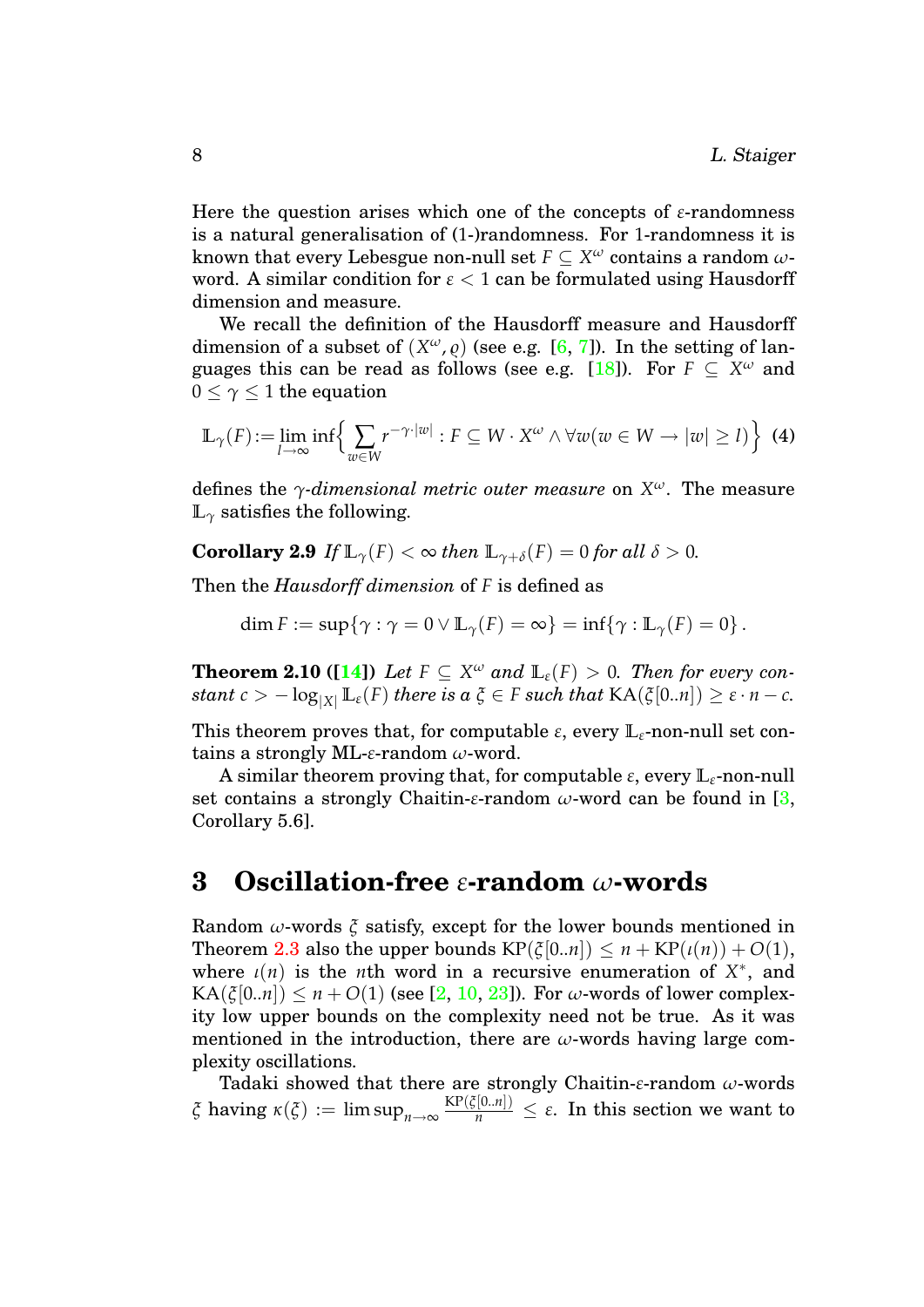show that it is possible, for computable reals  $0 < \varepsilon < 1$ , to 'construct'  $\varepsilon$ random *ω*-words satisfying KA(*ξ*[0..*n*]) ≤ *ε* · *n* + *O*(1), that is, *ε*-random *ω*-words having no oscillation w.r.t. the a priori complexity KA.

We derive two methods. The first one is a generalisation of the dilution principle and uses prefix-monotone recursive mappings  $\varphi : X^* \to Y^*$ *X* ∗ . The second one selects maximal complex *ω*-words in suitably chosen constructively given subsets of *X ω*.

#### <span id="page-9-0"></span>**3.1 A generalised dilution principle**

In this section we consider *prefix-monotone* mappings, that is, mappings  $\varphi: X^* \to X^*$  satisfying  $\varphi(w) \sqsubseteq \varphi(v)$  whenever  $w \sqsubseteq v$ . We call a function  $g : \mathbb{N} \to \mathbb{N}$  a *modulus function* for  $\varphi$  provided  $|\varphi(w)| = g(|w|)$ for all  $w \in X^*$ . This, in particular, implies that  $|\varphi(w)| = |\varphi(v)|$  for  $|w| = |v|$  when  $\varphi$  has a modulus function.

Every prefix-monotone mapping  $\varphi\,:\,X^\ast\,\to\,X^\ast$  defines as a limit a  $\mathsf{partial \ map} \mathsf{ing} \ \overline{\varphi} \ \mathsf{:} \subseteq \ X^\omega \ \to \ X^\omega \ \mathsf{in} \ \mathsf{the} \ \mathsf{following} \ \mathsf{way} \colon \ \mathsf{pref}(\overline{\varphi}(\xi)) \ =$ **pref**( $\phi$ (**pref**( $\zeta$ ))) whenever  $\phi$ (**pref**( $\zeta$ )) is an infinite set, and  $\overline{\phi}(\zeta)$  is undefined when  $\varphi$ (**pref**( $\zeta$ )) is finite.

<span id="page-9-2"></span>We obtain our first result.

**Theorem 3.1** *Let*  $\varphi : X^* \to X^*$  *be a one-to-one prefix-monotone recursive function with strictly increasing modulus function*  $g : \mathbb{N} \to \mathbb{N}$ *.*  $\mathit{Then} \,\, \overline{\varphi}: X^{\omega} \rightarrow X^{\omega} \,\, \textit{is also one-to-one and}$ 

 $\big| \text{KA}(\overline{\varphi}(\xi)[0..g(n)]) - \text{KA}(\xi[0..n]) \big| \leq O(1)$  for all  $\xi \in X^{\omega}$  and all  $n \in \mathbb{N}$ .

*Proof.* The mapping  $\overline{\varphi}$  is one-to-one because  $w \in X^*$ ,  $x, y \in X$  and  $x \neq y$  imply that  $\varphi(wx)$  and  $\varphi(wy)$  are incomparable w.r.t.  $\sqsubseteq$ .

 $\text{In order to prove }\text{KA}\big(\overline{\varphi}(\xi)[0..g(n)]\big) \,\geq\, \text{KA}(\xi[0..n])-c\,\,\text{we consider}$  ${\bf th}$ e semi-measure  $\nu: X^* \to [0,\infty)$  defined by  $\nu(w) := {\bf M}(\varphi(w)).$  It is im- $\mathbf{m}$ ediate that  $\nu$  is left computable. Since  $\mathbf{M}(\varphi(w)) \geq \sum_{v \in X^{g'(w)}} \mathbf{M}(\varphi(w))$  $\mathbf{w}(\mathbf{v}) \geq \sum_{x \in X} \mathbf{M}(\varphi(wx))$  where  $g'(w) := g(|w|) - g(|w| - 1)$  the function  $w$  $\text{is indeed a semi-measure}^2. \text{ Thus } \mathbf{M}(\phi(w)) = \nu(w) \leq c \cdot \mathbf{M}(w) \text{ yields }$  $\text{is indeed a semi-measure}^2. \text{ Thus } \mathbf{M}(\phi(w)) = \nu(w) \leq c \cdot \mathbf{M}(w) \text{ yields }$  $\text{is indeed a semi-measure}^2. \text{ Thus } \mathbf{M}(\phi(w)) = \nu(w) \leq c \cdot \mathbf{M}(w) \text{ yields }$ the assertion.

To prove the converse, we define

 $\nu'(e)$  := **M**(*e*) and  $\nu'(v) \;\; := \;\; \sum_{\varphi(w) \supseteq v, |\tv| > g(|w|-1)} \mathbf{M}(w) \quad \text{ for } v \neq e \,.$ 

In particular,  $v'(\varphi(w)) = M(w)$ . The sum is finite, thus  $v'$  is left computable.

<span id="page-9-1"></span><sup>&</sup>lt;sup>2</sup>We set  $g(-1) := 0$ .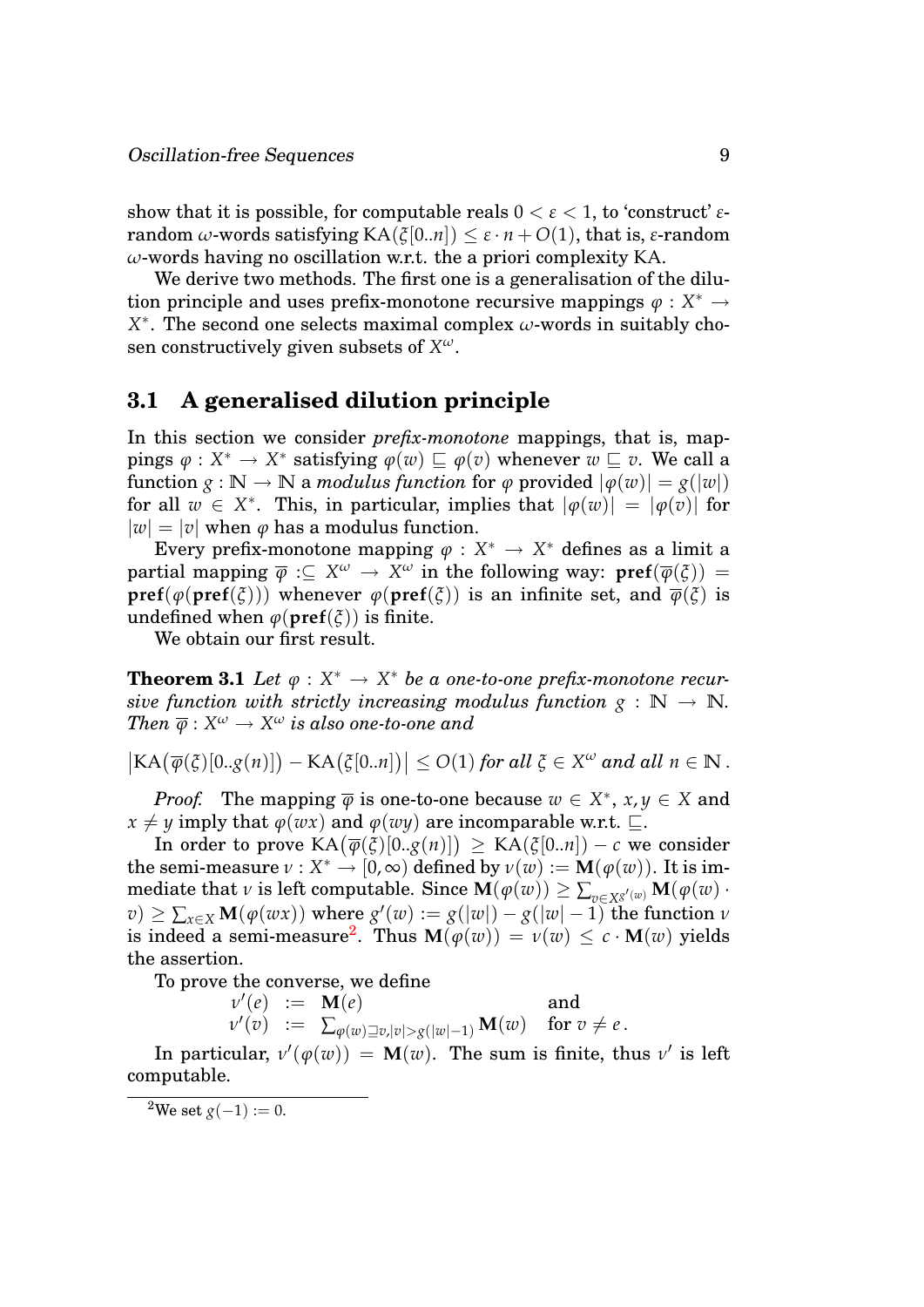Moreover we have

$$
\sum_{y \in X} v'(vy) = \sum_{\substack{y \in X \\ |vy| > g(|w|-1) \\ \varphi(w) \supseteq v \\ |v| > g(|w|-1)}} \mathbf{M}(w) \qquad \text{, if } |v| > g(|w|-1) \text{ and}
$$
\n
$$
= \begin{cases}\n\sum_{\substack{\varphi(w) \supseteq v \\ |v| > g(|w|-1) \\ \sum_{y \in X} \sum_{x \in X} \sum_{\varphi(w'x) \supseteq vy}} \mathbf{M}(w') & \text{, if } |v| > g(|w|-1) \text{ and} \\
\sum_{y \in X} \sum_{x \in X} \sum_{\varphi(w'x) \supseteq vy} \mathbf{M}(w'x) & \text{, if } |v| = g(|w|-1).\n\end{cases}
$$

The sum in the former case is  $v'(v)$ . In the latter case,  $\varphi(w'x) \supseteq$  $\varphi(w')y$  implies  $\varphi(w'x) \ncong \varphi(w')y'$  whenever  $y, y' \in X$ ,  $y' \neq y$ . Consequently,  $y$  is uniquely determined by  $x$  and the sum simplifies to ∑ *x*∈*X* ∑  $\varphi$ (*w'x*) $\exists v$ *y*  $M(w'x) \leq \sum$ *x*∈*X*  $M(w'x) \leq M(w') = \nu'(v).$ 

Now,  $\mathbf{M}(w) = v'(\varphi(w)) \leq c' \cdot \mathbf{M}(\varphi(w))$  yields  $\operatorname{KA}(\overline{\varphi}(\xi)[0..g(n)]) \leq$  $KA(\xi[0..n]) - \log_r c'$ . ❏ We need still the following technical result on computable reals  $\varepsilon$ ,  $0 <$  $\varepsilon < 1$ .

<span id="page-10-0"></span>**Lemma 3.2** *Let*  $\varepsilon$ ,  $0 < \varepsilon < 1$ , *be computable. Then there are*  $c_1, c_2 > 0$ *and an increasing recursive function*  $g : \mathbb{N} \to \mathbb{N}$  *such that*  $0 < g(n +$ 1)  $-g(n) \leq c_1$  and  $|n - \varepsilon \cdot g(n)| \leq c_2$ , for all  $n \in \mathbb{N}$ .

For the sake of completeness we give a proof.

*Proof.* The function  $g : \mathbb{N} \to \mathbb{N}$  can be defined as follows.

$$
g(0) := 0 \text{ and}
$$
  

$$
g(n+1) := g(n) + \min\{k : k \in \mathbb{N} \land k \ge 1 \land \frac{n+1}{g(n)+k} < \varepsilon\}
$$

Thus  $0 \le \varepsilon \cdot g(n) - n \le \varepsilon$  and  $0 < g(n+1) - g(n) \le 1 + \frac{1}{\varepsilon}$ , for all  $n \in \mathbb{N}$ . Moreover, *g* is a computable function provided  $\varepsilon$ ,  $0 < \varepsilon < 1$ , is a computable real number. ❏

For the particular  $g$  constructed in the proof of Lemma  $3.2$  we have  $g(n) \leq \ell < g(n+1)$  if and only if  $|\varepsilon \cdot \ell| = n$ . This yields the following consequence of Theorem [3.1.](#page-9-2)

**Theorem 3.3** Let  $\varepsilon$ ,  $0 < \varepsilon < 1$  be a computable number. Then there  $i$ s a a one-to-one prefix-monotone recursive function  $\varphi : X^* \to X^*$  with *strictly increasing modulus function*  $g : \mathbb{N} \to \mathbb{N}$  *such that* 

$$
\big| \text{KA}\big(\overline{\varphi}(\xi)[0..\ell]\big) - \text{KA}\big(\xi[0..\lfloor \varepsilon \cdot \ell \rfloor] \big) \big| \leq O(1)
$$

 $f$ or all  $\ell \in \mathbb{N}$  and all  $\xi \in X^\omega$  satisfying  $\text{KA}(\xi[0..n+1]) \leq \text{KA}(\xi[0..n]) + \ell$ *O*(1)*.*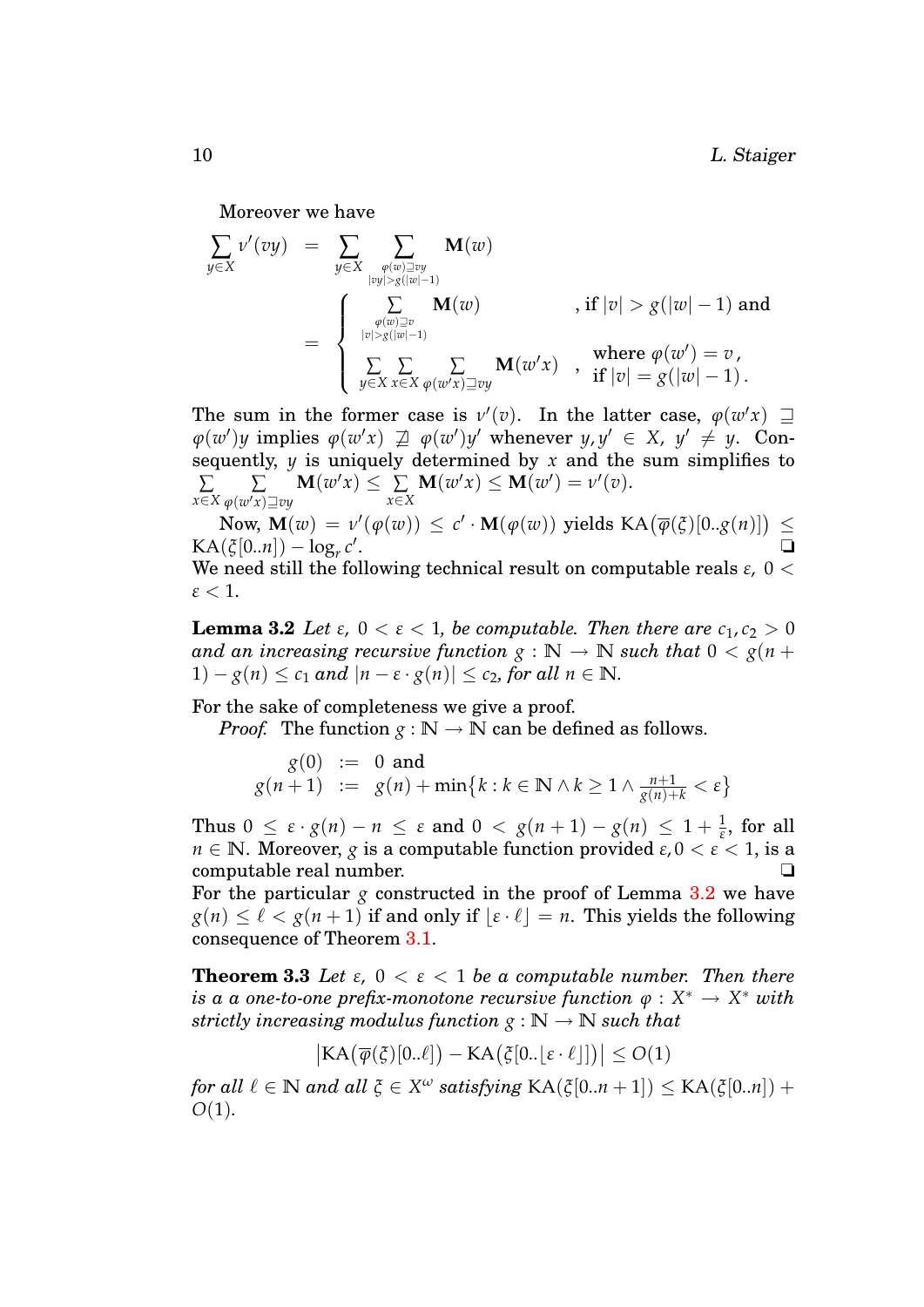In particular, if we choose  $\xi \in X^\omega$  to be random then  $\overline{\varphi}(\xi)$  is nonoscillating strongly ML-*ε*-random.

We conclude this section by an example which shows that not requiring these strong assumptions on the mappings *ϕ* in Theorem [3.1](#page-9-2) and on the modulus in Lemma [3.2](#page-10-0) may lead to large complexity oscillations in  $\overline{\varphi}(X^{\omega}).$ 

 $\textbf{Example 3.4} \ \text{Let} \ m_i := \sum_{j=0}^{2i} j! \ \text{a sequence of rapidly growing natural}$ numbers and define the prefix-monotone mapping  $\varphi: \{0,1\}^* \rightarrow \{0,1\}^*$ as follows.

$$
\varphi(e) := e
$$
  

$$
\varphi(wa) := \begin{cases} \varphi(w)a & \text{if } |\varphi(w)a| \notin \{m_i : i \in \mathbb{N}\} \text{ and } \\ \varphi(w)a0^{(2i+1)!}, & \text{if } |\varphi(w)a| = m_i. \end{cases}
$$

that is,  $\varphi$  dilutes the input by rarely inserting very long blocks of zeros.  $\text{Then }\overline{\varphi}(\{0, 1\}^\omega) = \prod_{i=0}^\infty \{0, 1\}^{(2i)!} \cdot 0^{(2i+1)!}.$ 

Now, one easily observes that the  $\omega$ -word **x** 'constructed' in [\[3,](#page-14-0) Example 5.2] belongs to  $\overline{\varphi}(\{0,1\}^\omega)$ . For every  $\delta\,>\,0$  this  $\omega$ -word has infinitely many prefixes  $w \nightharpoonup x$  with  $KP(w) \leq \delta \cdot |w|$  and infinitely many prefixes  $v \subset \mathbf{x}$  with  $KP(v) \geq (1 - \delta) \cdot |v|$ .

#### <span id="page-11-0"></span>**3.2 Maximally complex** *ω***-words**

In [\[18\]](#page-15-5) it was shown that for regular  $\omega$ -languages  $F \subseteq X^\omega$  and (simple) Kolmogorov complexity most complex *ω*-words in *F* show the same (scaled down by a factor dim *F*) behaviour of their complexity function  $K(\xi[0..n])$  as (1-)random  $\omega$ -words. In this section we transfer this result to the a priori complexity KA.

As usual, we call an  $\omega$ -language  $F \subseteq X^\omega$  *regular* provided there are an  $n \in \mathbb{N}$  and regular languages  $W_i, V_i, i = 1, ..., n$ , such that  $F = \bigcup_{i=1}^{n} W_i \cdot V_i^{\omega}$ . As mentioned in [\[18,](#page-15-5) Theorem 1.8] the languages  $V_i$ can be chosen to be prefix-free.

The lower bound can be derived via Theorem [2.10](#page-8-1) from [\[18,](#page-15-5) Theorem 4.7].

**Lemma 3.5 ([\[18\]](#page-15-5))** If  $F \subseteq X^\omega$  is a non-empty regular  $\omega$ -language then  $\mathbb{L}_{\dim F}(F) > 0$ .

**Corollary 3.6** *Let*  $F \subseteq X^\omega$  *be regular and* dim  $F > 0$ *. Then F contains a strongly ML-*dim *F-random ω-word.*

,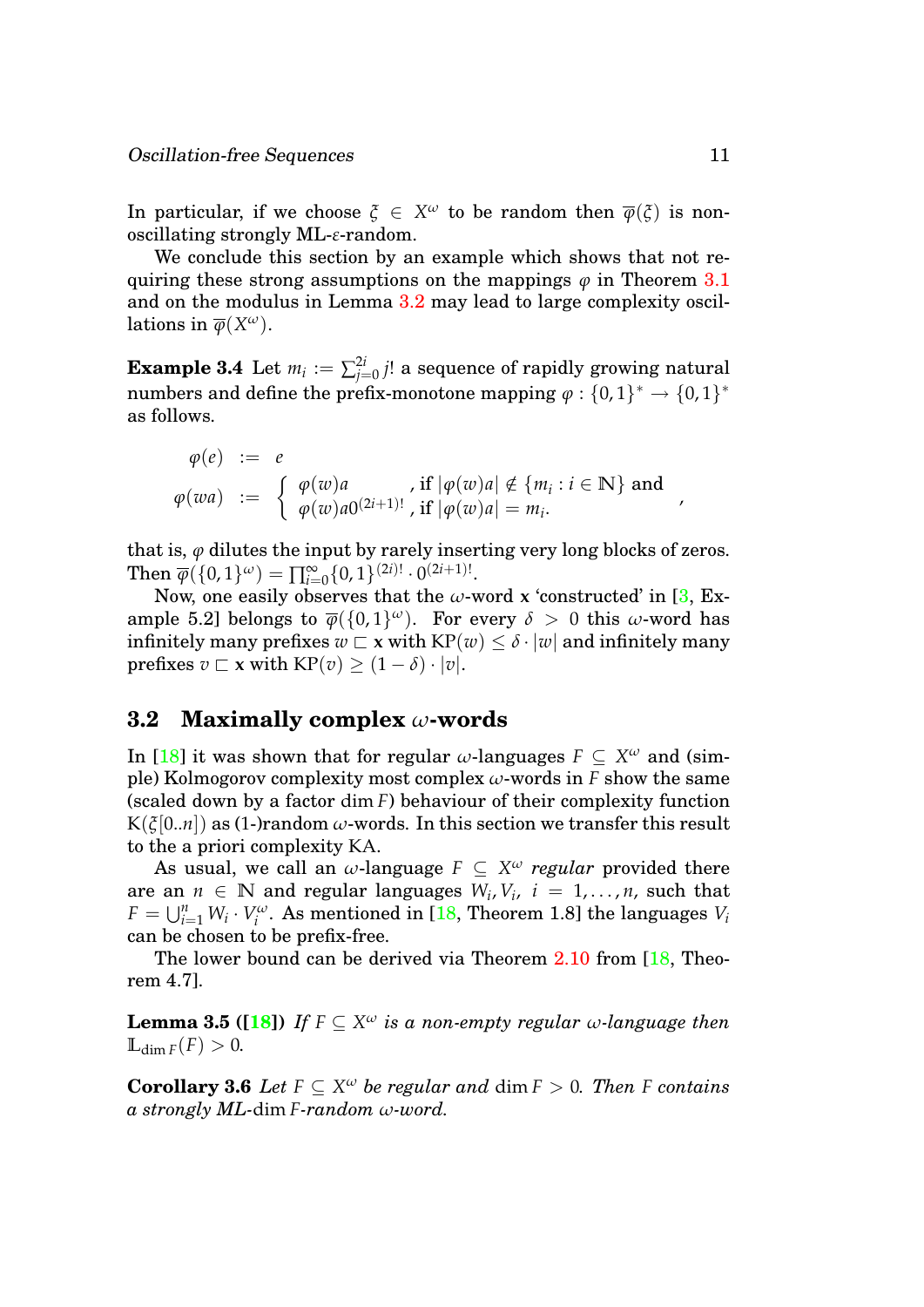For the proof of the upper bound we need some more known facts on regular *ω*-languages and their Hausdorff dimension.

**Lemma 3.7** *If*  $V \subseteq X^*$  is a non-empty prefix-free regular language then *there is a unique value*  $1 \geq \gamma \geq 0$  *such that*  $\sum_{v \in V} r^{-\gamma \cdot |v|} = 1$  *and this*  $value \ satisfies \ \gamma = \dim V^\omega.$ 

The following identity is useful to estimate the Hausdorff dimension of a regular *ω*-language.

<span id="page-12-1"></span><span id="page-12-0"></span>
$$
\dim \bigcup_{i=1}^{n} W_i \cdot V_i^{\omega} = \max \{ \dim V_i^{\omega} : i = 1, \dots, n \}
$$
 (5)

Before proceeding to our upper bound we mention still that also the a priori complexity of an *ω*-word does not increase much by pre-multiplication with a finite word.

<span id="page-12-2"></span>
$$
\forall w \exists c_w (\text{KA}((w \cdot \xi)[0..n]) \leq \text{KA}(\xi[0..n]) + c_w)
$$
(6)

Now we can prove our results. Similar results hold for simple Kol-mogorov complexity (see [\[18,](#page-15-5) Theorem 4.8]).

**Theorem 3.8** *Let*  $F \subseteq X^\omega$  *be a regular*  $\omega$ *-language and let* dim  $F > 0$ *. Then for every*  $\xi \in F$  *there is a*  $c_{\xi}$  *such that*  $\text{KA}(\xi[0..n]) \leq \dim F \cdot n + c_{\xi}$ .

In view of Lemma  $3.7$  and Eqs.  $(5)$  and  $(6)$  the proof of our theorem follows from the subsequent lemma which shows that for regular *ω*languages of a special shape we can do better.

**Lemma 3.9** *Let V* ⊆ *X* <sup>∗</sup> *be a prefix-free regular language having at least two elements. Then for the unique value*  $\gamma > 0$  *such that*  $\sum_{v \in V} r^{-\gamma \cdot |v|} = 1$  there is a  $c > 0$  such that  $\mathop{\rm KA}(\tilde{\zeta}[0..n]) \leq \gamma \cdot n + c$  for every  $\xi$  *in the closure of*  $V^\omega$ *, C*( $V^\omega$ )*, that is, for all*  $\xi$  *with*  $\mathbf{pref}(\xi)\subseteq\mathbf{pref}(V^\omega)$ *.* 

*Proof.* Let  $\gamma > 0$  be the unique solution of  $\sum_{v \in V} r^{-\gamma \cdot |v|} = 1$ . We define a computable measure *ν* on *X* <sup>∗</sup> as follows.

- 1.  $\nu(w) := r^{-\gamma \cdot |w|}$  if  $w \in V^*$ ,
- 2.  $\nu(w) := \sum_{wv \in V} r^{-\gamma \cdot |w \cdot v|} \text{ if } w \in \textbf{pref}(V),$
- 3.  $v(w) := 0$  if  $w \notin \textbf{pref}(V^*) = V^* \cdot \textbf{pref}(V)$ , and
- 4.  $\nu(w) := \nu(u) \cdot \nu(v)$  if  $w = u \cdot v$  with  $u \in V^*$  and  $v \in \text{pref}(V) \setminus V$ .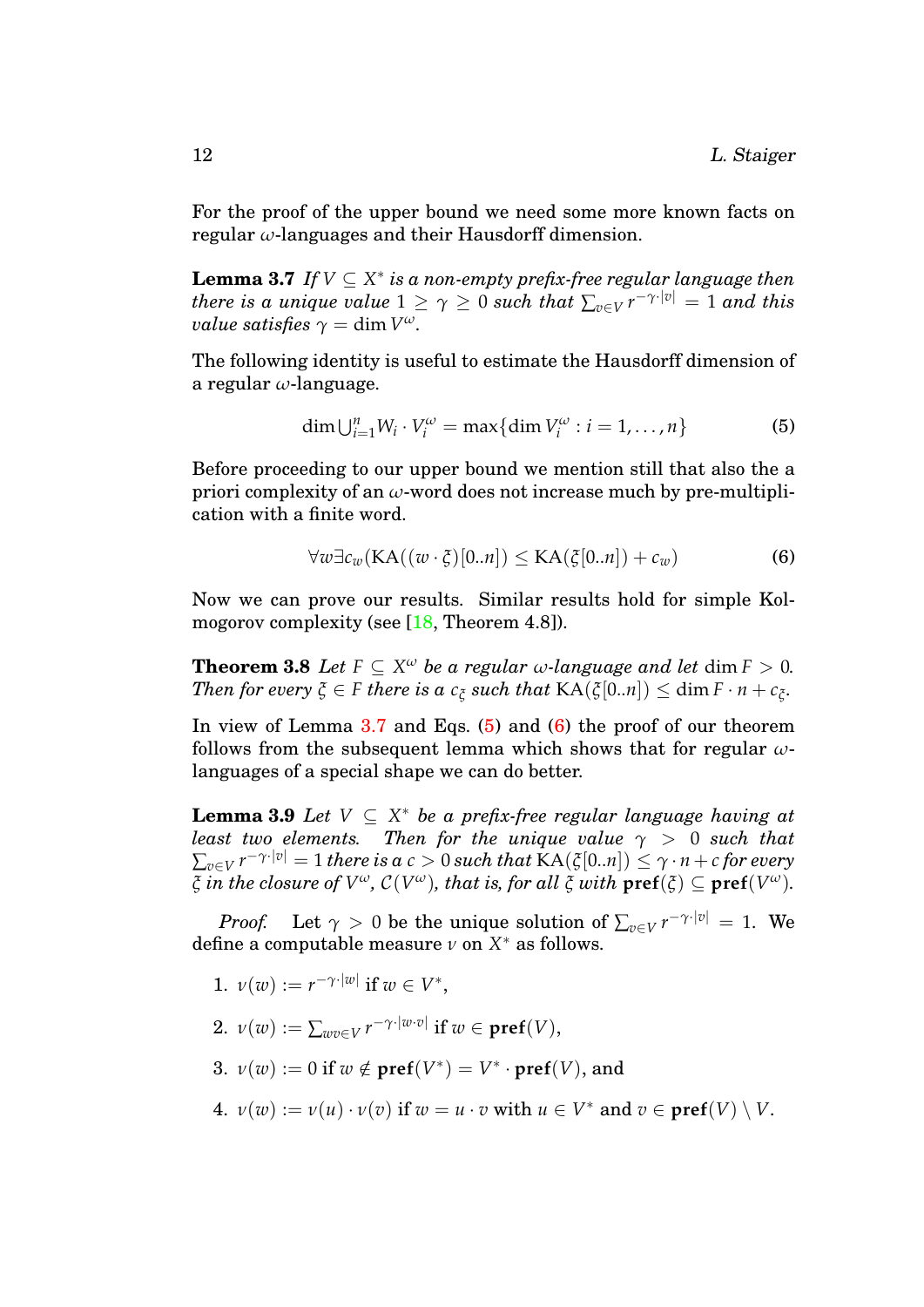Observe that, for  $w \in V^* \cap \text{pref}(V) = V \cup \{e\}$ , (i) and (ii) coincide and that the decomposition in (iv) is unique because *V* is prefix-free.

In view of (ii) the identity  $\sum_{x \in X} \nu(wx) = \nu(w)$  is obvious for  $w \in$  $\textbf{pref}(V) \setminus V.$  Then the general identity  $\sum_{x \in X} \nu(wx) = \nu(w)$  follows from the inductive definition of *ν*.

 $\textbf{Now, consider } \nu(w) \ := \ \sum_{wv \in V} r^{-\gamma \cdot |w \cdot v|} \ = \ r^{-\gamma \cdot |w|} \cdot \sum_{v \in V/w} r^{-\gamma \cdot |v|} \ \text{for}$  $w \in \text{pref}(V) \setminus V$ . Since *V* is regular, the set  $\{V/v : v \in X^*\}$  is finite.  $\text{Thus, the minimum } c' := \min\{\sum_{v \in V/w} r^{-\gamma \cdot |v|} : w \in \textbf{pref}(V) \setminus V\} \text{ exists}$ and is positive. Then in view of (iv), we obtain  $\nu(w) \geq c' \cdot r^{-\gamma \cdot |w|}$  for  $w \in \textbf{pref}(V^*)$ .

On the other hand  $c \cdot M(w) \ge v(w)$  for a suitable  $c > 0$  and all  $w \in X^*$ . This yields  $\text{KA}(w) \leq \gamma \cdot |w| - \log_r \frac{c}{c}$  $\frac{c}{c'}$  for all  $w \in \text{pref}(V^*) =$  $pref(V^{\omega}).$ *<sup>ω</sup>*). ❏

It would be desirable to extend this construction to a broader class of *ω*-languages, but already for very simple classes of non-regular *ω*languages a general construction fails. Here the corresponding examples can be taken from [\[18,](#page-15-5) [21\]](#page-15-10) and the estimates for the asymptotic  $\mathsf{complexities} \ \kappa(\xi) \ := \ \limsup \frac{\mathrm{KP}(\xi[0..n])}{n}$ *n*→∞  $\frac{f([0..n])}{n}$  and  $\underline{\kappa}(\xi) := \liminf_{n \to \infty}$ KP(*ξ*[0..*n*])  $\frac{n^{\lfloor 0..n\rfloor}}{n}$  in Section 6 of  $[18]$  yield *ω*-words with large complexity oscillations, that is, having  $\kappa(\xi) - \underline{\kappa}(\xi) > 0$ :

**Example 3.10** Let  $X := \{0, 1, 2, 3\}$  and set  $W := \bigcup_{n=1}^{\infty}$  $\sum_{n=1}^{\infty} \{0,1\}^n \cdot 2^{3n}$ . For this prefix-free linear language of simple structure we have dim  $W^{\omega}$  = 1  $\frac{1}{4}$  ([\[21\]](#page-15-10)) and thus  $\underline{\kappa}(\xi) \leq \frac{1}{4}$  for all  $\xi \in W^{\omega}$ . On the other hand, Corol-lary 6.11 and Eq. (6.13) of [\[18\]](#page-15-5) show that there are  $\zeta \in W^{\omega}$  with  $\kappa(\xi) \geq \frac{1}{2}.$ 

#### **Acknowledgement**

I would like to thank one of the referees for not believing that any notion of *ε*-randomness can display all the features of 1-randomness which made me change the original title "What is true *ε*-randomness?".

## **References**

<span id="page-13-0"></span>[1] A. A. Brudno, *Topological entropy, and complexity in the sense of A. N. Kolmogorov.* (Russian) Uspehi Mat. Nauk **29** (1974), 157–158.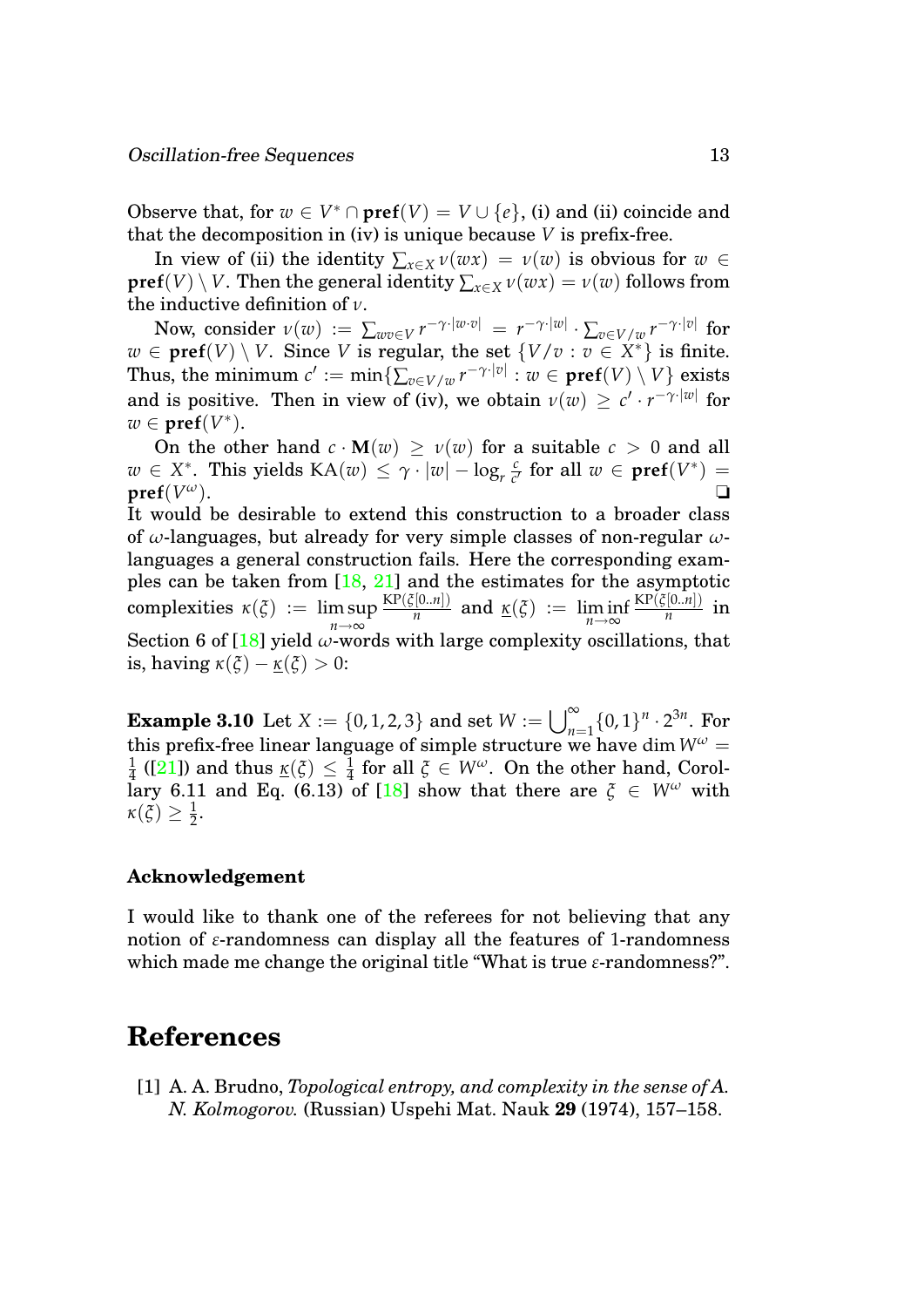- <span id="page-14-7"></span>[2] C. S. Calude, "Information and Randomness: An Algorithmic Perspective", Second Edition, Revised and Extended, Springer-Verlag, Berlin, 2002.
- <span id="page-14-0"></span>[3] C. S. Calude, L. Staiger, and S. A. Terwijn. *On partial randomness,* Annals of Applied and Pure Logic, **138** (2006), 20 – 30.
- [4] G. J. Chaitin, *A theory of program size formally identical to information theory*, J. Assoc. Comput. Mach., **22** (1975), 329–340.
- <span id="page-14-5"></span>[5] R.P. Daley, *The extent and density of sequences within the minimal-program complexity hierarchies*, J. Comput. System Sci. **9** (1974), 151–163.
- <span id="page-14-6"></span>[6] G. A. Edgar, "Measure, Topology, and Fractal Geometry". Springer, 1990.
- <span id="page-14-8"></span>[7] K. Falconer, "Fractal Geometry. Mathematical Foundations & Applications", Wiley & Sons, New York, 1990.
- [8] F. Hausdorff. *Dimension und äußeres Maß*, Mathematische Annalen **79** (1919) 157-179.
- [9] L. A. Levin, On the notion of a random sequence, Soviet Math. Dokl., **14** (1973), 1413–1416. (Translated from the Russian version.)
- <span id="page-14-4"></span>[10] Ming Li and P.M.B. Vitányi. "An Introduction to Kolmogorov Complexity and Its Applications". Second Edition, Springer, 1997.
- <span id="page-14-2"></span>[11] J.H. Lutz, Gales and the constructive dimension of individual sequences, In Proc. 27th International Colloquium on Automata, Languages, and Programming, Springer-Verlag, Heidelberg, 2000, 902–913.
- <span id="page-14-3"></span>[12] J.H. Lutz, *The dimensions of individual strings and sequences*, Inform. and Comput. **187** (2003), 49-79.
- <span id="page-14-1"></span>[13] P. Martin-Löf, *The definition of random sequences*. Information and Control **9** (1966), 602–619.
- <span id="page-14-9"></span>[14] J. Mielke, *Refined Bounds on Kolmogorov Complexity for ωlanguages*, Univ. Halle-Wittenberg, Inst. Comput. Sci., Technical Report 2008/02,